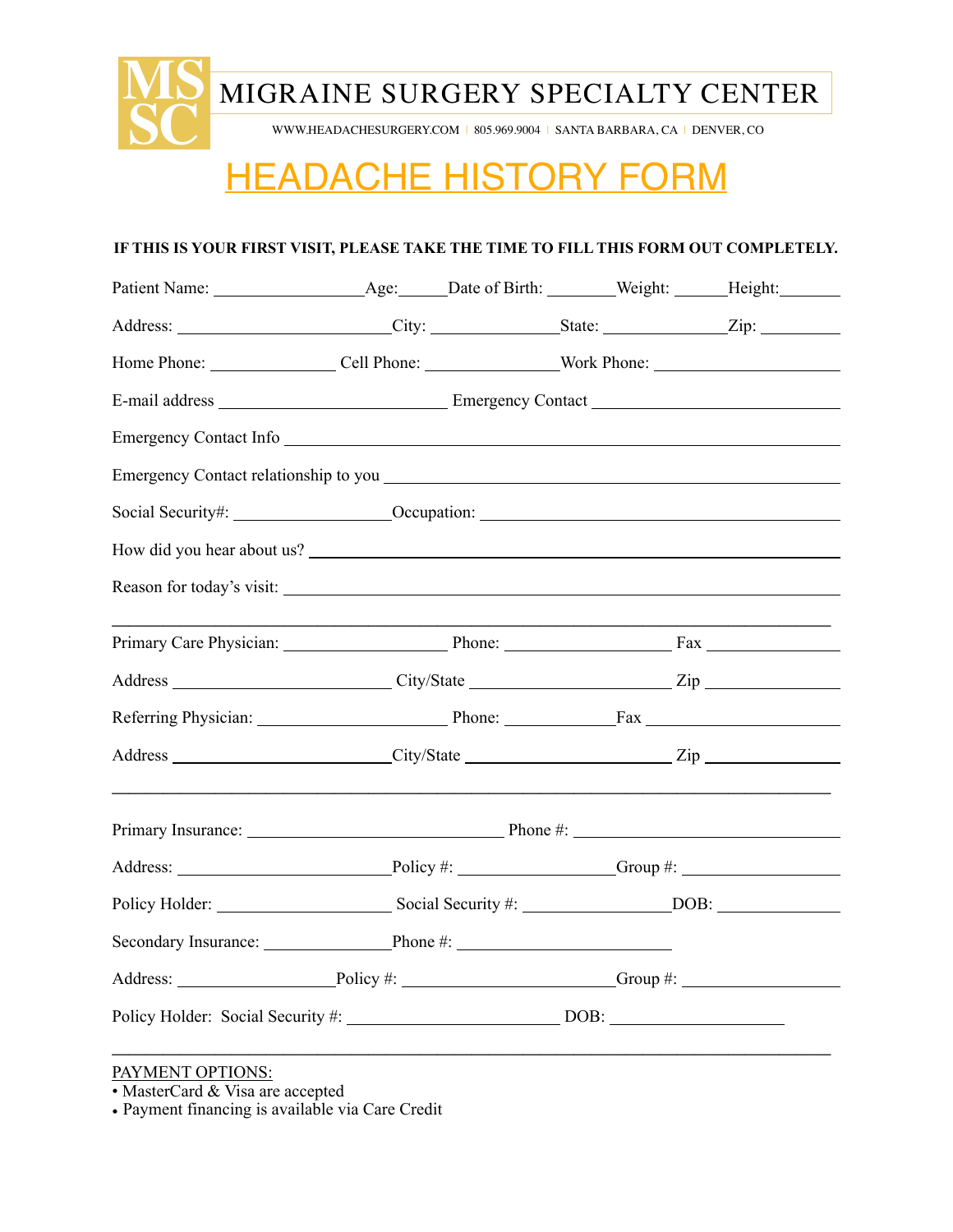|                                                                                                                                                                                                                                                                                                                      |                                                                                                          | MIGRAINE SURGERY SPECIALTY CENTER                                                                              |  |  |  |
|----------------------------------------------------------------------------------------------------------------------------------------------------------------------------------------------------------------------------------------------------------------------------------------------------------------------|----------------------------------------------------------------------------------------------------------|----------------------------------------------------------------------------------------------------------------|--|--|--|
| WWW.HEADACHESURGERY.COM   805.969.9004   SANTA BARBARA, CA   DENVER, CO                                                                                                                                                                                                                                              |                                                                                                          |                                                                                                                |  |  |  |
| • Who is your current treating physician?                                                                                                                                                                                                                                                                            |                                                                                                          |                                                                                                                |  |  |  |
| • How many migraine headaches do you experience per month on average?                                                                                                                                                                                                                                                |                                                                                                          |                                                                                                                |  |  |  |
| • How many regular headaches do you have per month on average? _________________                                                                                                                                                                                                                                     |                                                                                                          |                                                                                                                |  |  |  |
| · How painful are your migraine headaches? (Circle One Number)<br>2 3 4 5 6 7 8<br>9<br>Mild                                                                                                                                                                                                                         | 10<br>Severe                                                                                             |                                                                                                                |  |  |  |
| • How long do your migraine headaches usually last?                                                                                                                                                                                                                                                                  |                                                                                                          |                                                                                                                |  |  |  |
| • Where are your migraine headaches usually located? (check all that apply)                                                                                                                                                                                                                                          |                                                                                                          |                                                                                                                |  |  |  |
| $\Box$ behind right eye<br>$\Box$ right temple<br>$\Box$ above right eyebrow<br>$\Box$ back of head on right                                                                                                                                                                                                         | $\Box$ behind left eye<br>$\Box$ left temple<br>$\Box$ above left eyebrow<br>$\Box$ back of head on left | $\Box$ behind both eyes<br>$\Box$ both temples<br>$\Box$ above both eyebrows<br>$\Box$ back of head both sides |  |  |  |
| • How old were you when your migraine headaches started?                                                                                                                                                                                                                                                             |                                                                                                          |                                                                                                                |  |  |  |
| • How would you describe your migraine headaches? (check all that apply)<br>$\Box$ throbbing/pounding                                                                                                                                                                                                                | $\Box$ ache/pressure $\Box$ like a tight band                                                            | $\Box$ other                                                                                                   |  |  |  |
| · Do your migraine headaches awaken you at night? (check one)<br>$\Box$ never                                                                                                                                                                                                                                        | $\Box$ occasionally<br>$\Box$ often                                                                      |                                                                                                                |  |  |  |
| • Do any of the following occur before or during your migraine headaches?<br>$\Box$ nausea/vomiting<br>$\Box$ blurry/double vision $\Box$ flashing/colored lights $\Box$ puffy eyelids                                                                                                                               | $\Box$ runny nose                                                                                        | $\Box$ bothered by light/noise                                                                                 |  |  |  |
| • Do any of the following bring on your migraine headaches or make them worse?                                                                                                                                                                                                                                       |                                                                                                          |                                                                                                                |  |  |  |
| $\Box$ stress                                                                                                                                                                                                                                                                                                        | $\Box$ bright lights $\Box$ weather changes                                                              |                                                                                                                |  |  |  |
| $\Box$ loud noise(s)                                                                                                                                                                                                                                                                                                 | $\Box$ heavy lifting $\Box$ fatigue                                                                      |                                                                                                                |  |  |  |
| • Do any of the following make your migraine headaches better?                                                                                                                                                                                                                                                       |                                                                                                          |                                                                                                                |  |  |  |
| $\Box$ rest                                                                                                                                                                                                                                                                                                          | $\Box$ exercise $\Box$ quiet/darkness                                                                    |                                                                                                                |  |  |  |
| $\Box$ pressure on head $\Box$ massage $\Box$ vomiting                                                                                                                                                                                                                                                               |                                                                                                          |                                                                                                                |  |  |  |
| • If you are female, do your migraine headaches change with any of the following?<br>$\Box$ is a set of the set of the set of the set of the set of the set of the set of the set of the set of the set of the set of the set of the set of the set of the set of the set of the set of the set of the set of the se |                                                                                                          |                                                                                                                |  |  |  |

☐ menstrual periods/pregnancy ☐birth control pills/ other hormones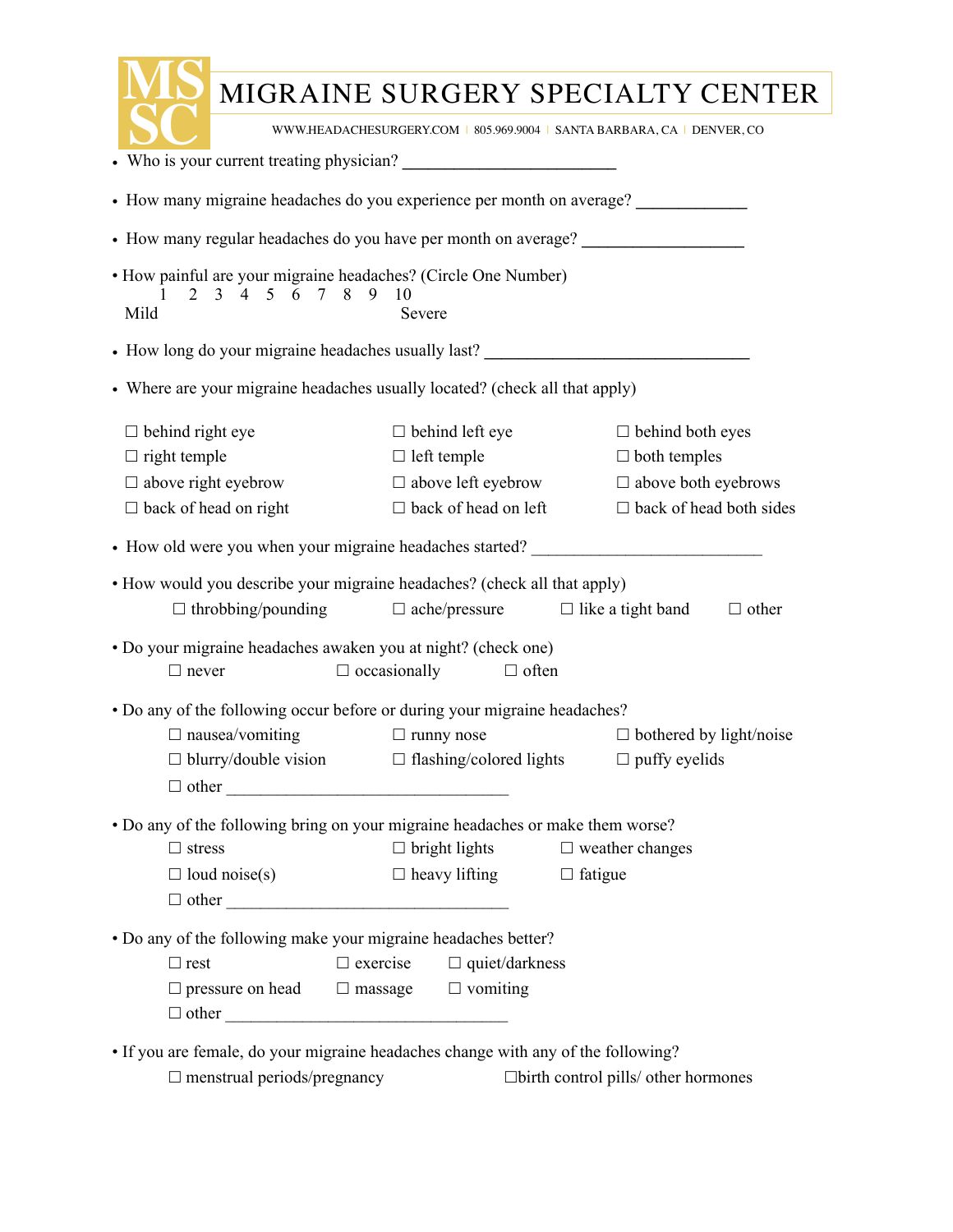

 $\overline{a}$ 

# MIGRAINE SURGERY SPECIALTY CENTER

<u> 1980 - Johann Barbara, martxa alemaniar a</u>

the control of the control of the control of the control of the control of

WWW.HEADACHESURGERY.COM | 805.969.9004 | SANTA BARBARA, CA | DENVER, CO

- Have you ever had a head or a neck injury requiring medical treatment?
	- $\Box$ no  $\Box$ yes If yes, describe  $\Box$
- Have you had your migraine headaches evaluated by a neurologist?
	- $\Box$ no  $\Box$  yes If yes, by whom and when
- What was the diagnosis? (check all that apply)
	- migraine tension-type cluster other (specify)
- List all past tests you had for your migraine headaches:  $\overline{a}$

• List all past treatment(s) for your migraine headaches:

- $\overline{a}$ • To what extent do your migraine headaches affect your quality of life? (check one) extremely moderately very little none at all
- What activities in life have you given up because of your headaches?

|  |  |  |  | Do you currently have any of the following conditions? |  |
|--|--|--|--|--------------------------------------------------------|--|
|  |  |  |  |                                                        |  |

|                                                                        | <b>YES</b><br><b>NO</b>                                                 |                                                                 | <b>YES</b><br><b>NO</b>              |                                             | <b>YES</b><br><b>NO</b>                            |
|------------------------------------------------------------------------|-------------------------------------------------------------------------|-----------------------------------------------------------------|--------------------------------------|---------------------------------------------|----------------------------------------------------|
| <b>EYES</b>                                                            |                                                                         | <b>ENDOCRINE</b>                                                |                                      | <b>GENITOURINARY</b>                        |                                                    |
| Cataract(s)                                                            | П<br>$\Box$                                                             | Insulin dependent diabetes                                      | $\Box$ $\Box$                        | Pain w/ urination                           | n <sub>n</sub>                                     |
| Visual disturbance(s)<br>Glaucoma                                      | $\Box$<br>$\Box$<br>$\Box$<br>$\Box$                                    | Diabetes controlled with pills<br>Diabetes controlled with diet | $\Box$<br>$\Box$<br>$\Box$<br>$\Box$ | Kidney/bladder infection<br>Kidney stone(s) | $\Box$<br>$\Box$<br>$\Box$<br>$\Box$               |
| <b>Retinal Problems</b>                                                | $\Box$ $\Box$                                                           | Thyroid disease<br>Parathyroid disease                          | о<br>$\Box$<br>$\Box$<br>$\Box$      | Hysterectomy<br>Blood in urine              | $\Box$ $\Box$<br>$\Box$<br>$\Box$                  |
| EAR, NOSE, THROAT                                                      |                                                                         | <b>Psychiatric Disorders</b>                                    | $\Box$ $\Box$                        | Uterine fibroids                            | $\Box$ $\Box$                                      |
| Sore throat                                                            | $\Box$ $\Box$                                                           |                                                                 |                                      |                                             |                                                    |
| Chronic sinus drainage                                                 | $\Box$<br>$\Box$                                                        | <b>CARDIAC</b>                                                  |                                      | <b>MUSCOLOSKELETAL</b>                      |                                                    |
| Nasal breathing issues                                                 | $\Box$ $\Box$                                                           | <b>Heart Disease</b>                                            | $\Box$<br>$\Box$                     | Herniated disk                              | $\Box$ $\Box$                                      |
| <b>RESPIRATORY</b>                                                     |                                                                         | Heart attack                                                    | $\Box$<br>$\Box$                     | Arthritis                                   | $\Box$ $\Box$                                      |
| Use oxygen at home<br>Emphysema                                        | $\Box$<br>$\Box$<br>$\Box$ $\Box$                                       | Angina<br>Heart failure                                         | $\Box$<br>$\Box$                     | Back pain/injury                            | $\Box$ $\Box$                                      |
| Asthma                                                                 | $\Box$ $\Box$                                                           | Hypertension                                                    | $\Box$ $\Box$                        | <b>NEUROLOGIC</b>                           |                                                    |
| <b>GASTROINTESTINAL</b>                                                |                                                                         | Pacemaker                                                       |                                      | Stroke                                      | $\Box$ $\Box$                                      |
| Chronic nausea                                                         | $\Box$ $\Box$                                                           | Cardiac bypass                                                  | $\Box$<br>$\Box$                     | TIA (AKA "minor stroke")                    | $\Box$ $\Box$                                      |
| Chronic vomiting                                                       | $\Box$<br>$\Box$                                                        | Cardiac catheterization                                         | $\Box$<br>$\Box$                     | Migraines                                   | $\Box$<br>$\Box$                                   |
| Abdominal Pain                                                         | $\Box$<br>$\Box$                                                        | Angioplasty                                                     | $\Box$<br>$\Box$                     | Neuropathy                                  | $\begin{array}{ccc} \square & \square \end{array}$ |
| Diarrhea                                                               | $\Box$<br>$\Box$                                                        | High cholesterol                                                | $\Box$<br>$\Box$                     | <b>SKIN</b>                                 |                                                    |
| Black/bloody stools                                                    | $\Box$<br>$\Box$                                                        | <b>HEME/LYMPH</b>                                               |                                      | Moles                                       | $\Box$ $\Box$                                      |
| <b>Hepatitis</b><br><b>Gall Stones</b><br>Hernia(s)<br>Spleen problems | $\Box$<br>о<br>$\Box$<br>$\Box$<br>$\Box$<br>$\Box$<br>$\Box$<br>$\Box$ | Recent lymph node swelling<br>Chronic lymph node swelling       | □<br>$\Box$<br>$\Box$<br>$\Box$      | Poor scarring                               | $\Box$ $\Box$                                      |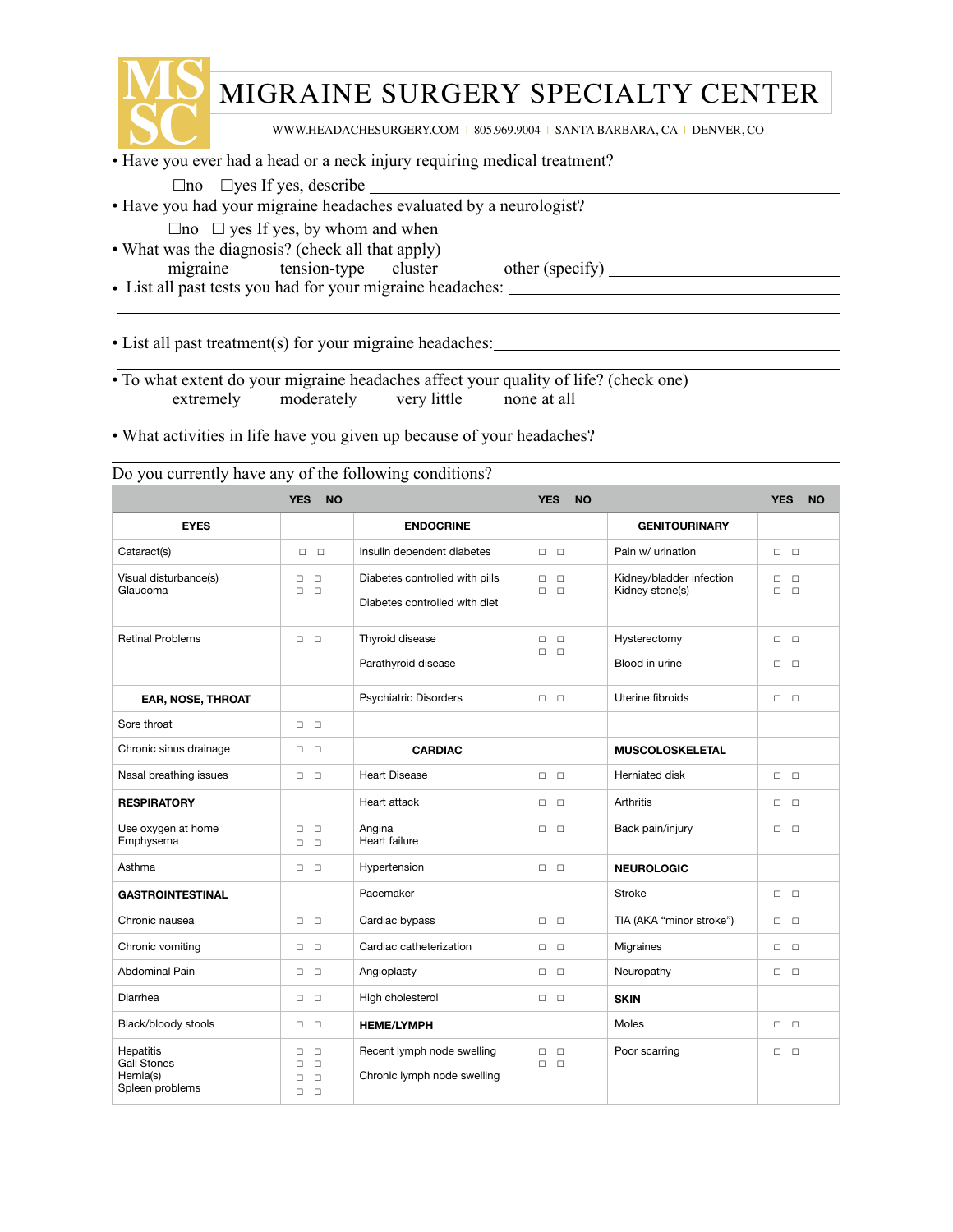

 $\overline{a}$ 

# MIGRAINE SURGERY SPECIALTY CENTER

<u> 1989 - Johann Barn, amerikansk politiker (d. 1989)</u>

WWW.HEADACHESURGERY.COM | 805.969.9004 | SANTA BARBARA, CA | DENVER, CO

Have you ever had any of the following?

| Anemia                  | $\Box$ Yes $\Box$ No     | Heart murmur               | □ Yes<br>$\Box$ No        | Mitral valve Prolapse  | $\Box$ Yes $\Box$ No      |
|-------------------------|--------------------------|----------------------------|---------------------------|------------------------|---------------------------|
| <b>Arthritis</b>        | $\Box$ Yes $\Box$ No     | <b>Diabetes</b>            | $\Box$ Yes $\Box$ No      | <b>Rheumatic Fever</b> | $\Box$ Yes $\Box$ No      |
| Asthma                  | $\sqcap$ Yes $\sqcap$ No | <b>Heart Disease</b>       | $\Box$ Yes $\Box$ No      | Skin Cancer            | ⊟ No<br>$\sqcap$ Yes      |
| <b>Bleeding Problem</b> | $\Box$ Yes $\Box$ No     | <b>Hepatitis</b>           | $\Box$ Yes<br>$\Box$ No   | <b>Stroke</b>          | $\Box$ Yes<br>$\Box$ No   |
| <b>Kidney Disease</b>   | $\Box$ Yes $\Box$ No     | <b>High Blood Pressure</b> | □ Yes<br>⊟ No             | <b>Thyroid Disease</b> | $\Box$ Yes $\Box$ No      |
| Cancer (other)          | $\Box$ Yes $\Box$ No     | HIV/AIDS                   | $\sqcap$ Yes<br>$\Box$ No | <b>Seizures</b>        | $\sqcap$ Yes<br>$\Box$ No |

If yes to any of the above, please describe the condition:

#### $\overline{a}$ PAST SURGICAL HISTORY (including cosmetic surgery): Please list any previous surgery with approximate dates:

| Procedure | Date | Procedure | Date |
|-----------|------|-----------|------|
|           |      |           |      |
|           |      |           |      |
|           |      |           |      |

#### FAMILY HISTORY:

Do you have family members with any of the following conditions:

| <b>Breast Cancer</b> | $\sqcap$ No<br>$\sqcap$ Yes | Diabetes               | $\Box$ No<br>$\Box$ Yes | Heart Disease         | $\sqcap$ Yes<br>$\Box$ No |
|----------------------|-----------------------------|------------------------|-------------------------|-----------------------|---------------------------|
| Other Cancer         | $\Box$ No<br>$\Box$ Yes     | Stroke                 | $\Box$ No<br>$\Box$ Yes | <b>Kidney Disease</b> | $\Box$ Yes<br>$\Box$ No   |
| Migraines            | ⊟ No<br>□ Yes               | High Blood<br>Pressure | $\Box$ No<br>$\Box$ Yes | Depression            | $\Box$ No<br>$\sqcap$ Yes |

If yes to any of the above, please describe the condition and identify your relation to the family member:

<u> 1989 - Andrea Andrew Maria (h. 1989).</u>

#### MEDICATIONS:

 $\overline{a}$ 

 $\overline{a}$  $\overline{a}$  $\overline{a}$ 

Please list any prescription, non-prescription, and herbal medications you are taking along with doses. If you have a long list, please bring it to us.

<u> 1999 - Jan James James, politik ingles (h. 1918).</u>

## DRUG ALLERGIES:

#### SOCIAL HISTORY:

|                                                                                  | Spouse's name |
|----------------------------------------------------------------------------------|---------------|
| Are you currently employed? yes _______ no ____If so, what do you do?            |               |
| Do you smoke? yes ______ no _______If so, how many packs per day? ______________ |               |
| If you smoked in the past, when did you quit?                                    |               |
| On average, how many alcoholic drinks do you have per week?                      |               |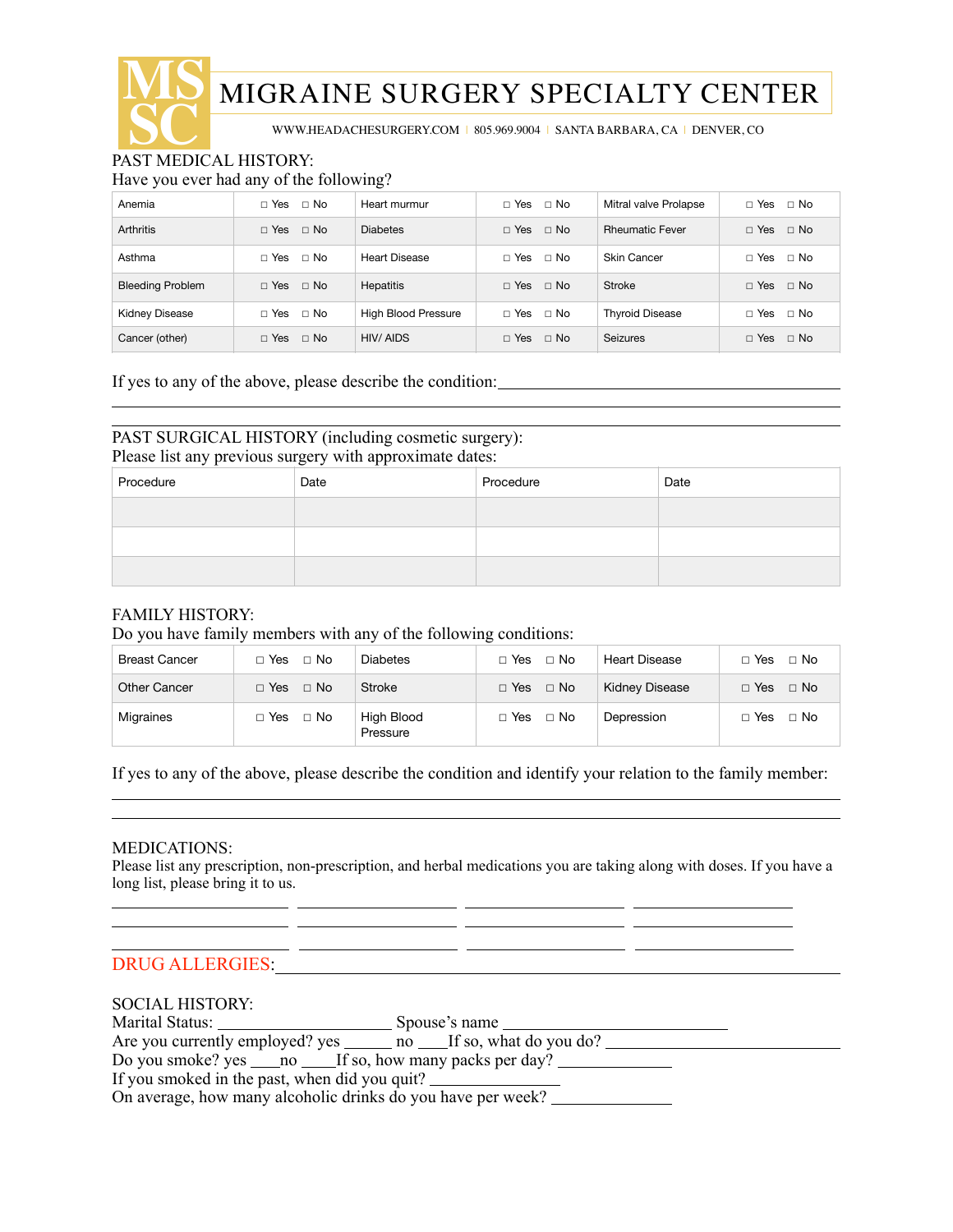

## **OFFICE & INSURANCE BILLING AUTHORIZATION AND NOTIFICATION**

By my signature below, I am authorizing ADAM LOWENSTEIN, MD INC, MONTECITO SURGERY CENTER, and the anesthesia provider they use to bill my insurance company for services provided. Occasionally, insurance companies send the insured party (yourself) reimbursement directly for medical services provided by their doctors. In such an event, any monies received directly by me for services rendered by Dr. Lowenstein will be forwarded to this office within 2 weeks of receipt. In addition, any co-pays or deductibles will be paid in full within 2 weeks of any procedure or office visit as applicable. I further understand that Dr. Lowenstein may or may not be a participating provider with my insurance plan. As such, the allowed amount according to my insurance company for any services/procedures rendered may be less than the amount charged by ADAM LOWENSTEIN, MD INC, MONTECITO SURGERY CENTER, and the anesthesia provider they use and I acknowledge that the difference will be my responsibility. I also acknowledge and understand that there will be a fee of \$25.00 (per form up to 4 pages and an additional \$25.00 fee for each additional 4 pages of paperwork over the initial 4 pages) to complete any paperwork associated with my care. Finally, any appointments not canceled AT LEAST 24 HOURS prior to the scheduled time will be subject to a \$100 cancellation fee. I further acknowledge that any questions regarding these matters have been answered by Dr. Lowenstein and/or his staff.

Printed Name

 $\overline{a}$ 

 $\overline{a}$ 

 $\overline{a}$ 

Signature

If not signed by patient, please indicate relationship to patient (e.g. spouse)

Relationship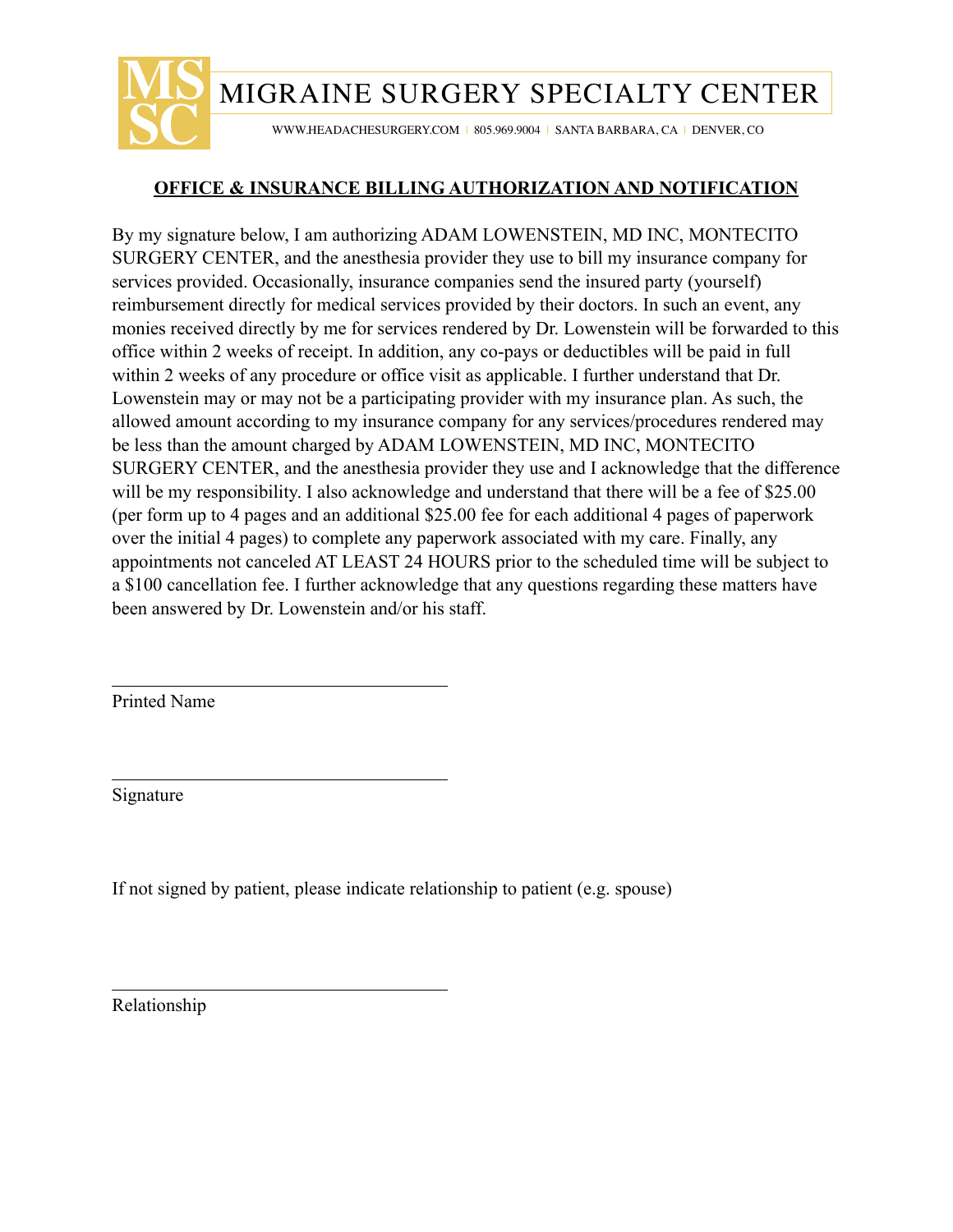**MS** MIGRAINE SURGERY SPECIALTY CENTER

WWW.HEADACHESURGERY.COM | 805.969.9004 | SANTA BARBARA, CA | DENVER, CO

# **SC NOTICE OF PRIVACY PRACTICES**

#### THIS NOTICE DESCRIBES HOW MEDICAL INFORMATION ABOUT YOU MAY BE USED AND DISCLOSED AND HOW YOU CAN GET ACCESS TO THIS INFORMATION PLEASE READ IT CAREFULLY

The Health Insurance Portability & Accountability Act of 1996 ("HIPAA") is a Federal program that requests that all medical records and other individually identifiable health information used or disclosed by us in any form, whether electronically, on paper, or orally are kept properly confidential. This Act gives you, the patient, the right to understand and control how your protected health information ("PHI") is used. HIPAA provides penalties for covered entities that misuse personal health information.

As required by HIPAA, we prepared this explanation of how we are to maintain the privacy of your health information and how we may disclose your personal information.

We may use and disclose your medical records only for each of the following purposes: treatment, payment and health care operation.

• Treatment means providing, coordinating, or managing health care and related services by one or more healthcare providers. An example of this is a primary care doctor referring you to a specialist doctor.

• Payment means such activities as obtaining reimbursement for services, confirming coverage, billing or collections activities, and utilization review. An example of this would include sending your insurance company a bill for your visit and/or verifying coverage prior to a surgery.

• Health Care Operations include business aspects of running our practice, such as conducting quality assessments and improving activities, auditing functions, cost management analysis, and customer service. An example of this would be new patient survey cards. The practice may also be required or permitted to disclose your PHI for law enforcement and other legitimate reasons. In all situations, we shall do our best to assure its continued confidentiality to the extent possible.

We may also create and distribute de-identified health information by removing all reference to individually identifiable information.

We may contact you, by phone or in writing, to provide appointment reminders or information about treatment alternatives or other health-related benefits and services, in addition to other fundraising communications, that may be of interest to you. You do have the right to "opt out" with respect to receiving fundraising communications from us.

The following use and disclosures of PHI will only be made pursuant to us receiving a written authorization from you:

• Most uses and disclosure of psychotherapy notes;

• Uses and disclosure of your PHI for marketing purposes, including subsidized treatment and health care operations;

• Disclosures that constitute a sale of PHI under HIPAA; and

• Other uses and disclosures not described in this notice.

You may revoke such authorization in writing and we are required to honor and abide by that written request, except to the extent that we have already taken actions relying on your prior authorization.

You may have the following rights with respect to your PHI:

• The right to request restrictions on certain uses and disclosures of PHI, including those related to disclosures of family members, other relatives, close personal friends, or any other person identified by you. We are, however, not required to honor a request restriction except in limited circumstances which we shall explain if you ask. If we do agree to the restriction, we must abide by it unless you agree in writing to remove it.

• The right to reasonable requests to receive confidential communications of Protected Health Information by alternative means or at alternative locations.

• The right to inspect and copy your PHI.

• The right to amend your PHI.

• The right to receive an accounting of disclosures of your PHI.

- The right to obtain a paper copy of this notice from us upon request.
- The right to be advised if your unprotected PHI is intentionally or unintentionally disclosed.

If you have paid for services "out of pocket", in full and in advance, and you request that we not disclose PHI related solely to those services to a health plan, we will accommodate your request, except where we are required by law to make a disclosure. We are required by law to maintain the privacy of your PHI and to provide you the notice of our legal duties and our privacy practice with respect to PHI.

This notice if effective as of September 23, 2013, and it is our intention to abide by the terms of the Notice of Privacy Practices and HIPAA Regulations currently in effect. We reserve the right to change the terms of our Notice of Privacy Practice and to make the new notice provision effective for all PHI that we maintain. We will post a copy and you may request a written copy of the revised Notice of Privacy Practice from our office.

You have recourse if you feel that your protections have been violated by our office. You have the right to file a formal, written complaint with the practice and with the Department of Health and Human Services, Office of Civil Rights. We will not retaliate against you for filing a complaint.

Feel free to contact the Practice Compliance Officer Susanne Engberg (805)969-9004 for more information, in person or in writing.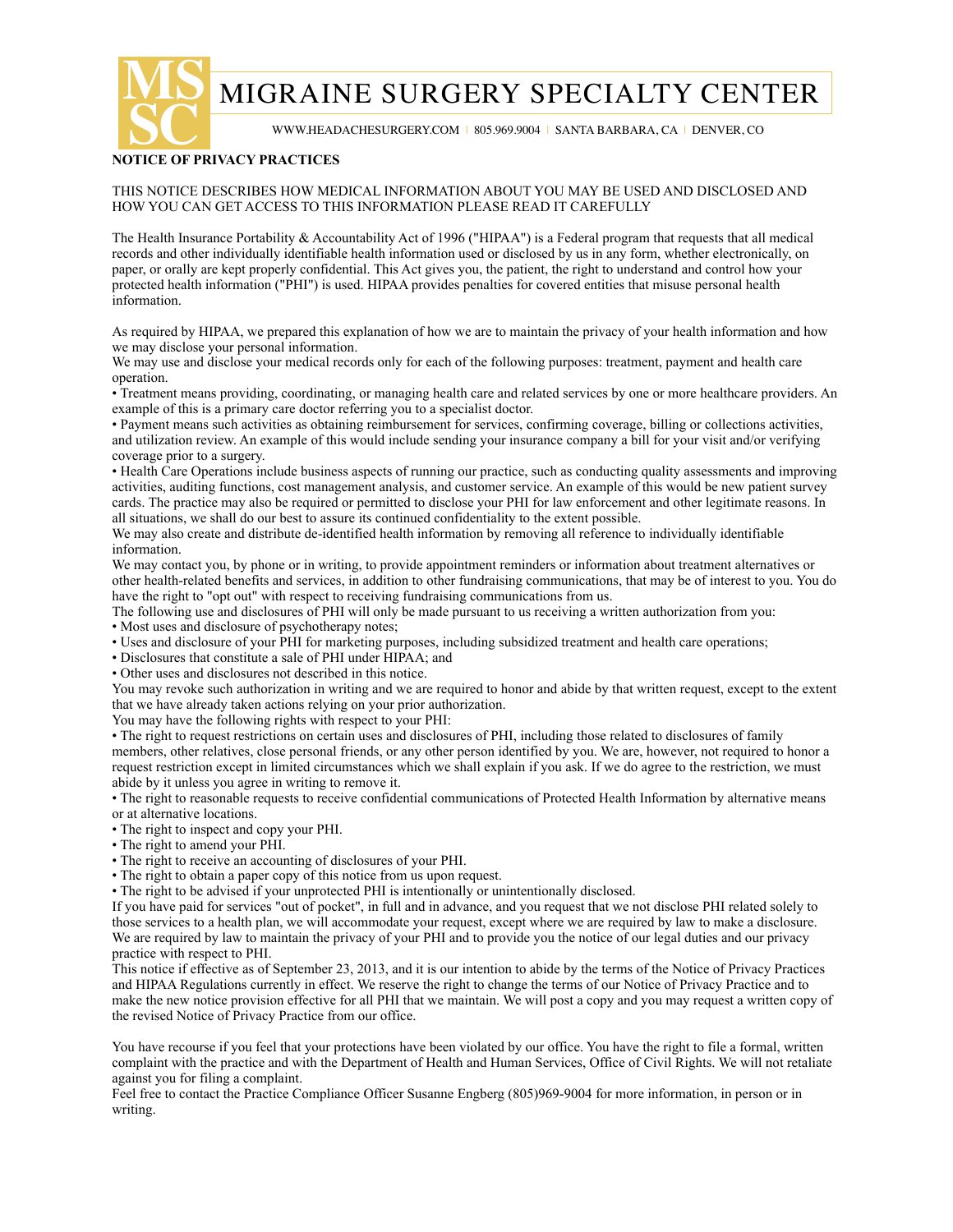

# **ACKNOWLEDGEMENT OF RECEIPT OF PRIVACY PRACTICES**

By my signature below, I acknowledge that I have been presented with a copy of Headache Surgery Specialty Center's 'Notice of Privacy Practices', detailing how my information may be used and disclosed as permitted under federal and state law. I understand the contents of these 'Practices', and I request the following restriction(s) concerning the use of my personal medical information:

\_\_\_\_\_\_\_\_\_\_\_\_\_\_\_\_\_\_\_\_\_\_\_\_\_\_\_\_\_\_\_\_\_\_\_\_\_\_\_\_\_\_\_\_\_\_\_\_\_\_\_\_\_\_\_\_\_\_\_\_\_\_\_\_\_\_\_\_\_\_\_\_\_\_\_\_ \_\_\_\_\_\_\_\_\_\_\_\_\_\_\_\_\_\_\_\_\_\_\_\_\_\_\_\_\_\_\_\_\_\_\_\_\_\_\_\_\_\_\_\_\_\_\_\_\_\_\_\_\_\_\_\_\_\_\_\_\_\_\_\_\_\_\_\_\_\_\_\_\_\_\_\_ \_\_\_\_\_\_\_\_\_\_\_\_\_\_\_\_\_\_\_\_\_\_\_\_\_\_\_\_\_\_\_\_\_\_\_\_\_\_\_\_\_\_\_\_\_\_\_\_\_\_\_\_\_\_\_\_\_\_\_\_\_\_\_\_\_\_\_\_\_\_\_\_\_\_\_\_ \_\_\_\_\_\_\_\_\_\_\_\_\_\_\_\_\_\_\_\_\_\_\_\_\_\_\_\_\_\_\_\_\_\_\_\_\_\_\_\_\_\_\_\_\_\_\_\_\_\_\_\_\_\_\_\_\_\_\_\_\_\_\_\_\_\_\_\_\_\_\_\_\_\_\_\_

Further, I permit a copy of this authorization to be used in place of the original and request payment of medical insurance benefits either to myself or to the party who accepts assignment. Regulations pertaining to medical assignment of benefits apply.

# NOTICE TO CONSUMERS Medical doctors are licensed and regulated by the Medical Board of California (800) 633-2322 [www.mbc.ca.gov](http://www.mbc.ca.gov)

Printed Name

\_\_\_\_\_\_\_\_\_\_\_\_\_\_\_\_\_\_\_\_\_\_\_\_\_\_\_\_\_\_\_\_\_\_\_

\_\_\_\_\_\_\_\_\_\_\_\_\_\_\_\_\_\_\_\_\_\_\_\_\_\_\_\_\_\_\_\_\_\_\_\_

Signature Date

\_\_\_\_\_\_\_\_\_\_\_\_\_\_\_\_\_\_\_\_\_\_\_\_\_\_\_\_\_\_\_\_\_\_\_ \_\_\_\_\_\_\_\_\_\_\_\_\_\_\_\_\_\_\_\_\_

If not signed by patient, please indicate relationship to patient (e.g. spouse)

Relationship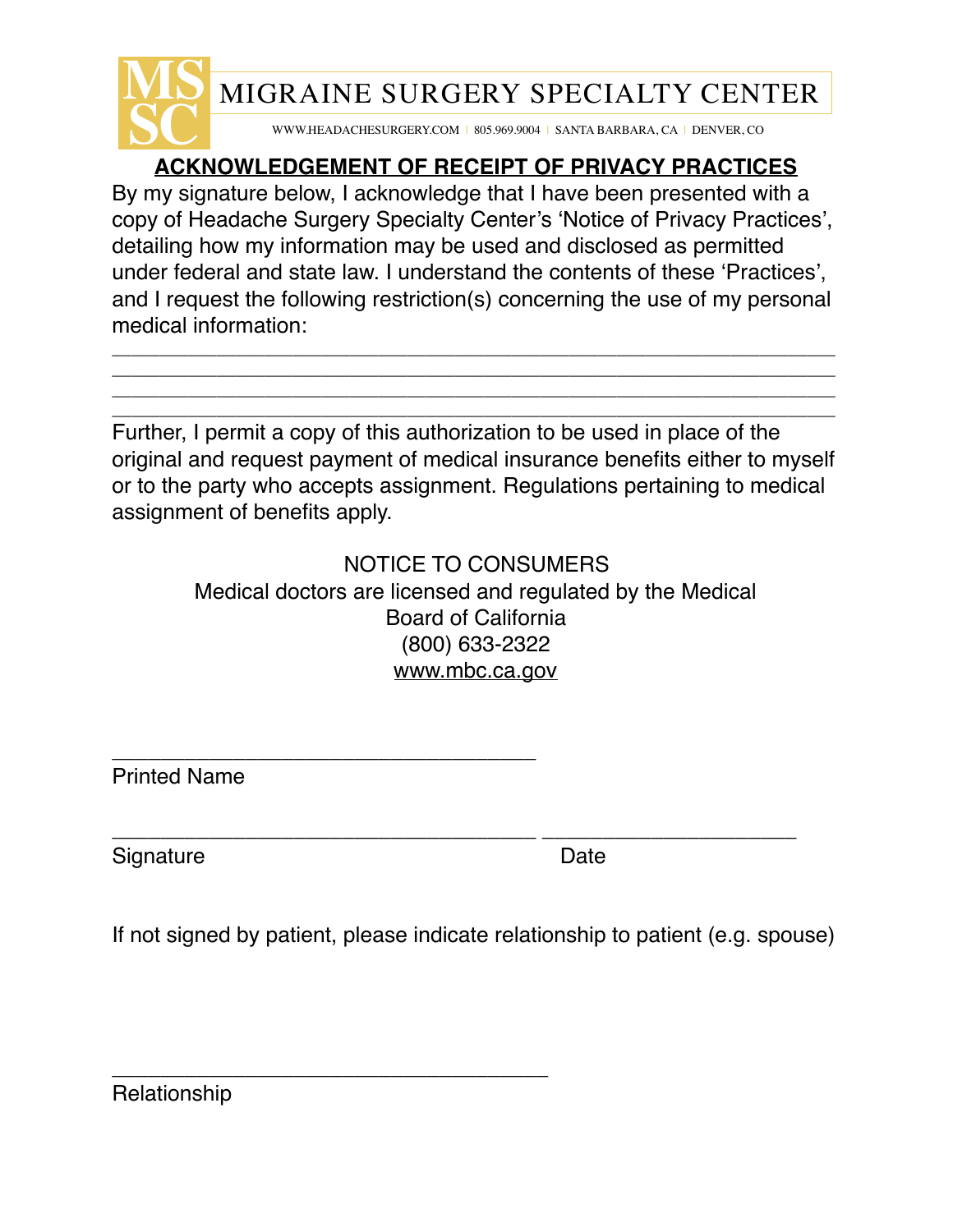

## **PAIN SELF EFFICACY QUESTIONNAIRE (PSEQ)**

M.K.Nicholas (1989)

NAME: \_\_\_\_\_\_\_\_\_\_\_\_\_\_\_\_\_\_\_\_\_\_\_\_\_\_\_\_\_\_\_\_\_\_\_\_\_\_\_\_\_\_ DATE: \_\_\_\_\_\_\_\_\_\_\_\_\_\_\_\_\_\_

Please rate how confident you are that you can do the following things at present, despite the pain. To indicate your answer circle one of the numbers on the scale under each item, where  $0 =$ not at all confident and  $6 =$  completely confident.

For example:

0 1 2 3 4 5 6

Not at all Confident Completely confident

Remember, this questionnaire is not asking whether of not you have been doing these things, but rather how confident you are that you can do them at present, despite the pain.

| 1. I can enjoy things, despite the pain.       |                                                                                                                             |
|------------------------------------------------|-----------------------------------------------------------------------------------------------------------------------------|
| Not at all Confident                           | <u>0 1 2 3 4 5 6</u><br>Completely confident                                                                                |
|                                                | 2. I can do most of the household chores (e.g. tidying-up, washing dishes, etc.), despite the pain.<br><u>0 1 2 3 4 5 6</u> |
| Not at all Confident                           | Completely confident                                                                                                        |
|                                                | 3. I can socialize with my friends or family members as often as I used to do, despite the pain.<br>$0$ 1 2 3 4 5 6         |
| Not at all Confident                           | Completely confident                                                                                                        |
| 4. I can cope with my pain in most situations. |                                                                                                                             |
| Not at all Confident                           | <u>0 1 2 3 4 5 6</u><br>Completely confident                                                                                |
| work).                                         | 5. I can do some form of work, despite the pain. ("work" includes housework, paid and unpaid                                |
|                                                | 0 1 2 3 4 5 6                                                                                                               |
| Not at all Confident                           | Completely confident                                                                                                        |